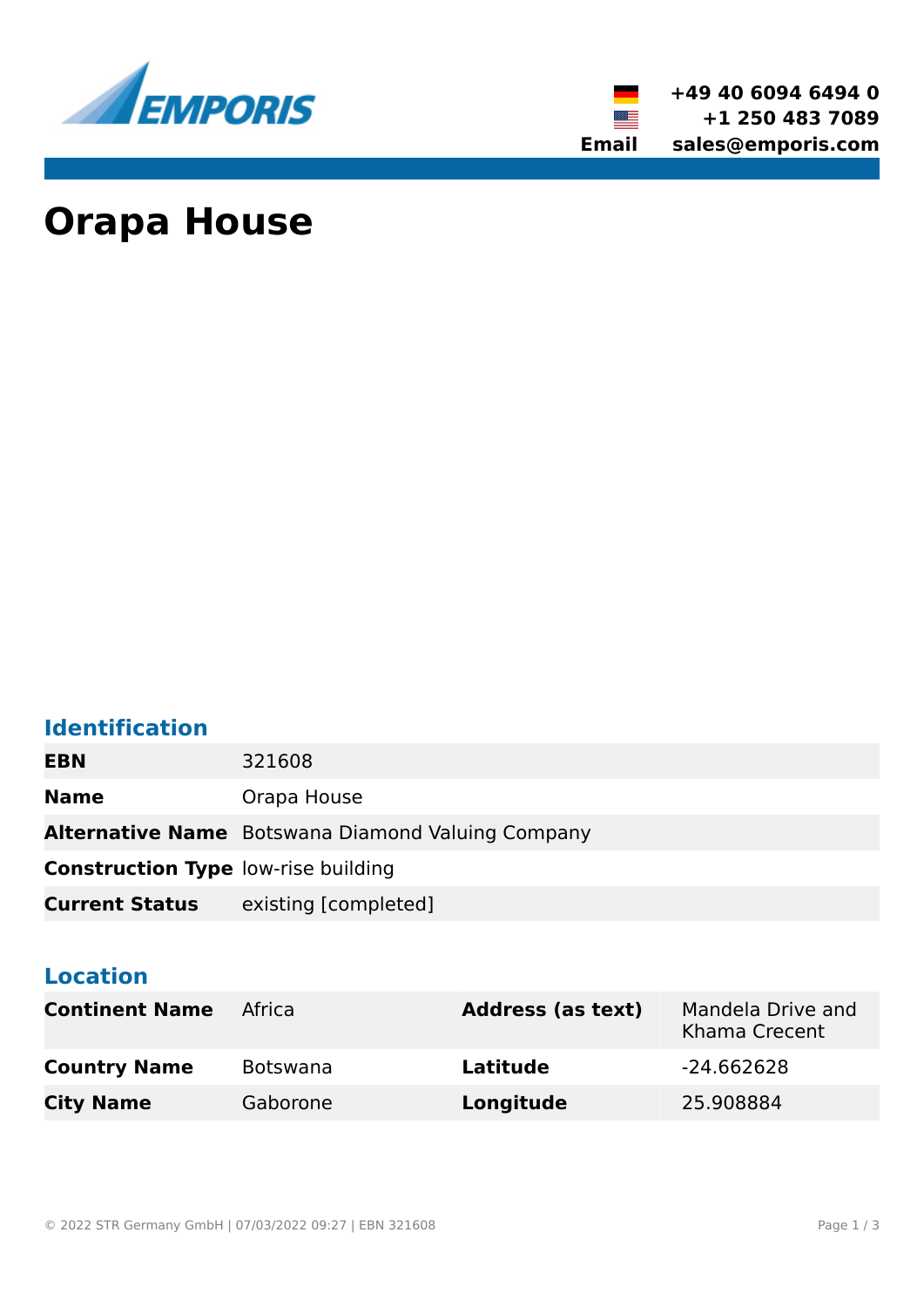

#### **Description**

| <b>Facade Material</b> concrete |       | <b>Architectural style</b> modernism |                   |
|---------------------------------|-------|--------------------------------------|-------------------|
| <b>Facade Color</b>             | brown | <b>Main Usage</b>                    | commercial office |

### **Spatial dimensions**

| <b>Height (estimated)</b> | 129.32 ft <b>Floors (overground)</b> | 11 |
|---------------------------|--------------------------------------|----|
|                           |                                      |    |

### **Features & Amenities**

• City landmark

### **Need additional information? Contact us now!**

Phone **+49 40 6094 6494 0<br>
Phone <b>+1 250 483 7089** Phone **+1 250 483 7089** Email **<sales@emporis.com>**

Hamburg 09:00 am - 07:00 pm New York 03:00 am - 01:00 pm<br>Tokyo 04:00 pm - 02:00 am 04:00 pm - 02:00 am